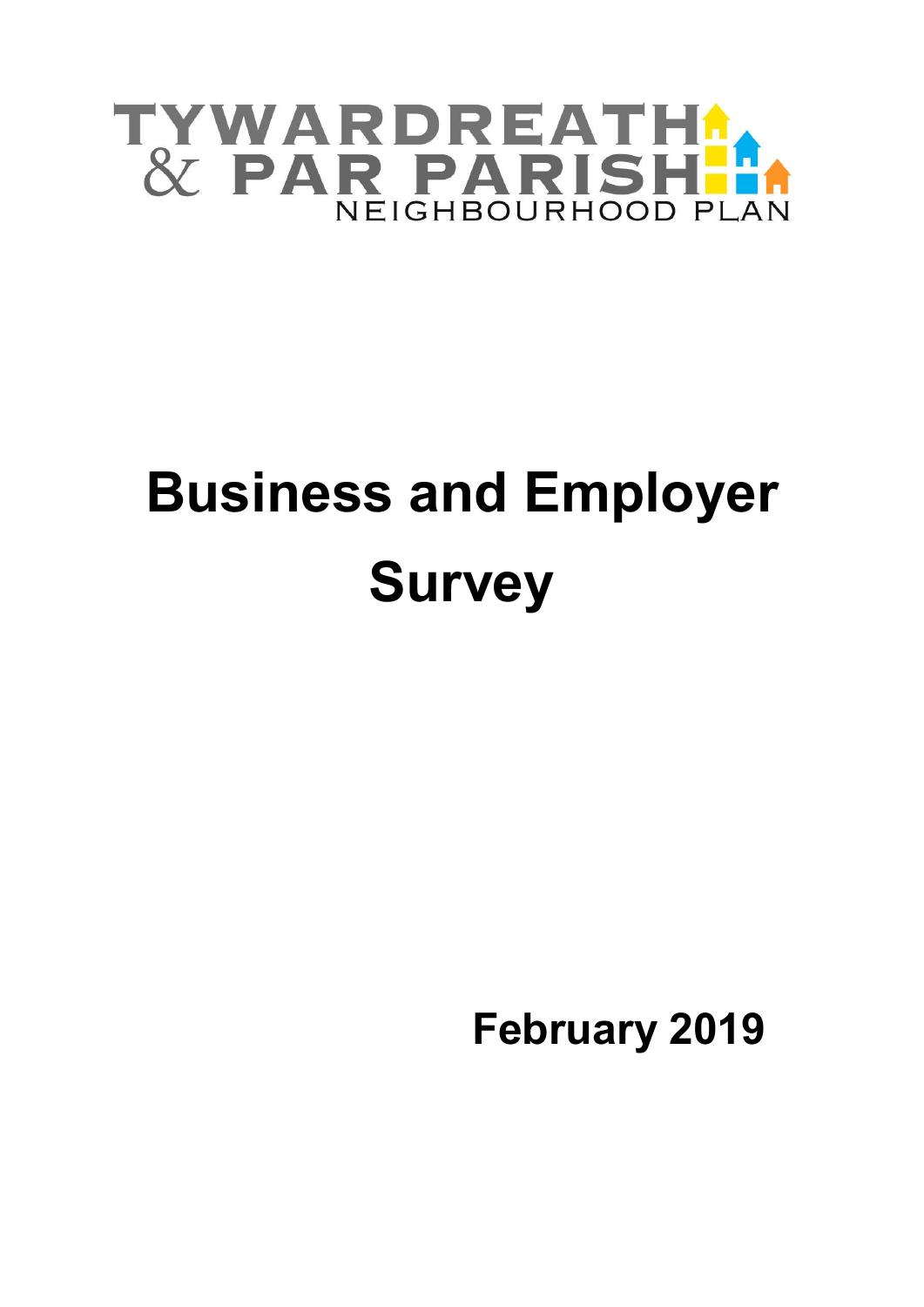## **Introduction**

As part of the community consultation process, Tywardreath and Par Parish Neighbourhood Plan (NP) Steering Group (SG) engaged with the business community. The Parish covers a rural area in which there are neither major employers nor large employment sites. There are two settlements in the Parish, the villages of Tywardreath and Par, as well as some smaller clusters of dwellings, for example at Kilhallon, Tywardreath Highway, Treesmill and Castledore. Otherwise it is mainly farmland and woodland with the remains of abandoned industrial mining. The Parish is bisected by the Plymouth - Penzance railway line; and Par station is the junction for the Newquay branch line. A key feature of the Parish is the wonderful family beach of Par Sands, an attraction both for locals and tourists from further afield, many of whom enjoy also enjoy the countryside views while walking along the Saints Way and the South West Coast Path. See Appendix 2 for a Parish Map.

# **Business and Employment in Tywardreath and Par Parish**

In November 2018, 2,915 adults lived in Tywardreath and Par Parish (Electoral Services, Cornwall Council). Available statistical information about the number of people economically active in the Parish is limited. Indeed, the most recent figures are from the census of 2011 when it was noted that of the population aged 16-74 at the time, 31% were in full-time employment; 16% worked part-time; and 14.4% were selfemployed (Local Insight Report Tywardreath and Par Parish, OCSI, Cornwall Council, 2018, p.46). Information on unemployment and the number of individuals in receipt of workless benefits such as Job Seekers Allowance is more recent in that it relates to the period 2016 to 2018 and shows that trends in the Parish generally reflect the national picture (Local Insight Report Tywardreath and Par Parish, OCSI, Cornwall Council, 2018, p.10). It should be noted, however, that some of the business and employment information given below is based on estimates (Local Insight Report Tywardreath and Par Parish, OCSI, Cornwall Council, 2018, p.49).

**ATT** Retail is the largest employment sector

1 in 5 of those employed work in Hotels and Catering



Entrepreneurs >15% of local people are self-employed.



65% of local businesses have 0-4 employees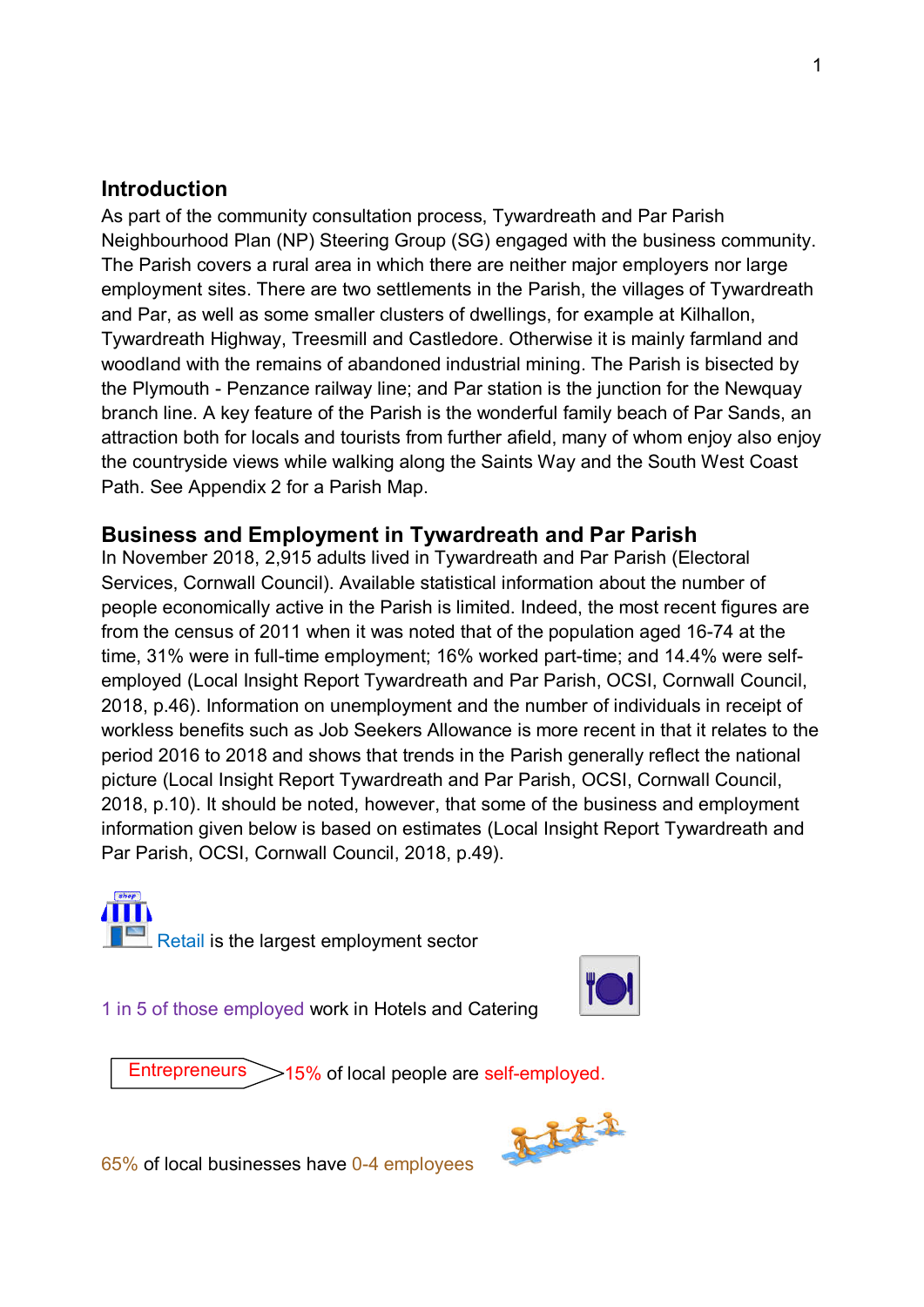# **The wider geographical context**

Tywardreath and Par Parish lies in the Community Network Area (CNA) of St Blazey, Fowey and Lostwithiel and is within 5 miles of St Austell, so although the parish itself is rural by nature, it is not isolated in employment terms. As regards the local economy, the information below is taken from the Local Insight Report for the CNA and the figures relate to 2016.



**Agriculture** is the largest industry group (of VAT eligible businesses)

(Local Insight profile for 'St Blazey, Fowey and Lostwithiel' area, Cornwall County Council, Jan 2018)

Although detailed statistics on the contribution of tourism to the local economy at CNA level are not available, it is likely that this is significant given that the Eden Project is situated in St Blazey. "Since opening to the public in 2001, the place has attracted more than 18 million visitors and inspired an economic renaissance in Cornwall by contributing more than £1.7 billion to the local economy." (https://www.edenproject.com/eden-story/about-us/our-funding)

The residents of Tywardreath and Par Parish do travel outside of the area to work, principally by car or train. Par Station is on the main London-Penzance line: Truro is circa 20 minutes and Plymouth 50 minutes or so by train. Newquay Airport is about 30 minutes by car and this, along with the mainline train service to London, enables some residents to travel much further afield for work. In addition, there are some residents who work on a self-employed basis from home much of the time, but who also travel to London and elsewhere for meetings.

Although more needs to be done to boost employment prospects and wages locally, European Union Funding has brought much needed improvements to infrastructure within 3 miles of Tywardreath and Par Parish, prompting the development of new employment sites such as Carluddon Technology Park. Further development is also planned for land along Par Moor Rd. where a retail park, industrial park and business units are already located. In addition, we understand that planning for the Eco-bos multi-million pound regeneration of Par Docks (at the western end of Par Beach) is under way again, although uncertainty remains as regards the detail of the scheme and the projected completion date. See Appendix 3 for an Employment Sites Map.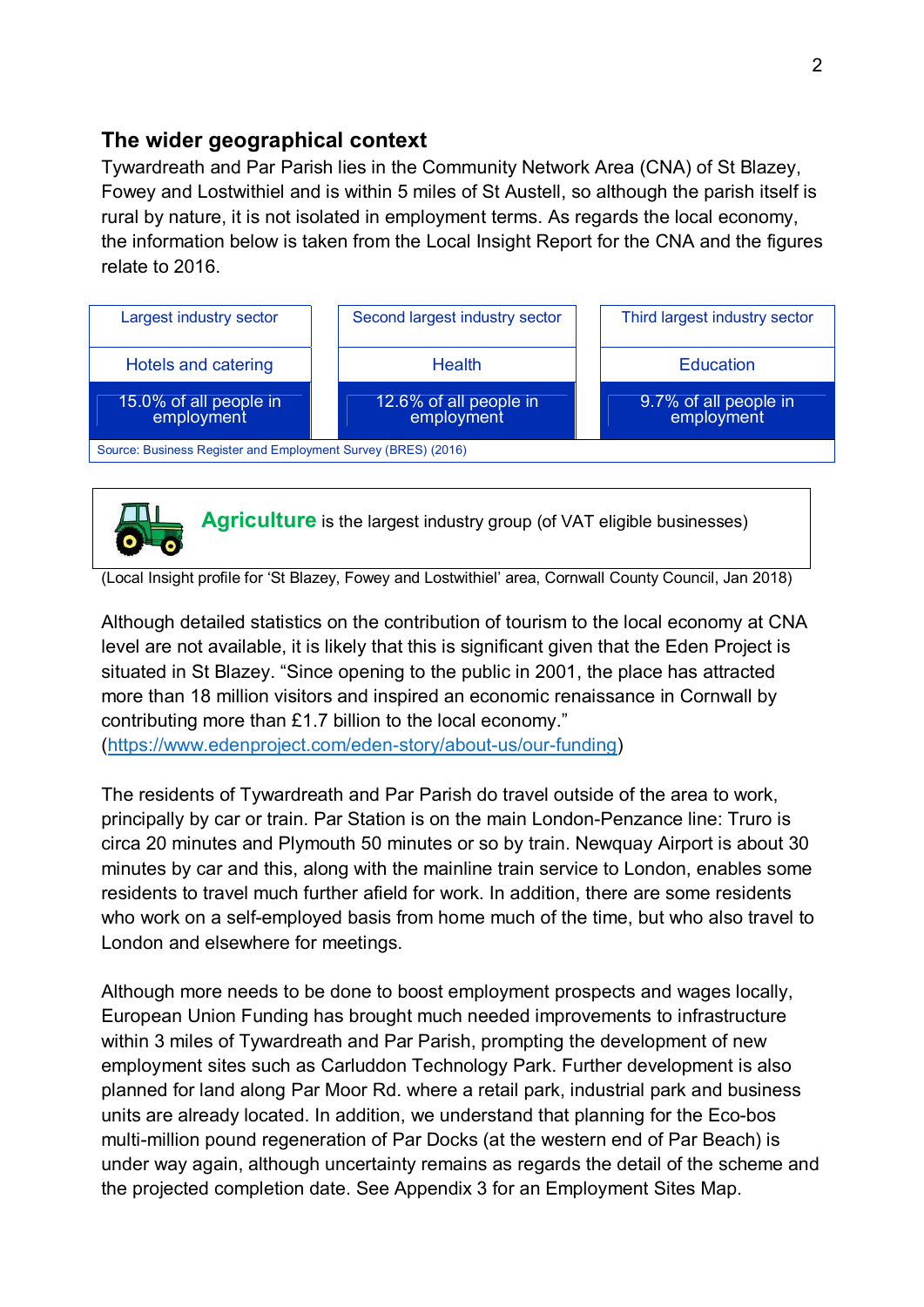#### **Consultation process**

The Neighbourhood Plan (NP) Steering Group (SG) employed Highstone Consultants to set up a Business and Employment website with information specifically of relevance to businesses in the parish and a link to the Employer and Business Survey c.f. https://highstoneconsultants.wixsite.com/tywardreathandpar.

Highstone Consultants obtained information on businesses operating in the area, for example by obtaining Companies House records. Meanwhile, the NP SG checked these lists and eliminated those businesses which were no longer operating and those where the address given was primarily for communication purposes, but bore no relation to where the business actually operated. For example, one address was given as the registered address for several companies, but in fact was that of the Accountancy Firm which dealt with businesses nationwide. The NP SG also added other businesses to the database according to local knowledge and by going through the list of those which pay business rates. Many of the businesses operating in the Parish appeared to be sole traders, either working for themselves or as sub-contractors for larger firms.

Invitations went out via Facebook and on posters throughout the Parish over the summer and autumn of 2018 asking businesses and employers to look at the website and complete the survey online. The Employer and Business Survey was also advertised twice in June and September 2018 in the local community magazine PL24. After much research, we had a list of 155 businesses, but we were only able to find email addresses for 69 of those which we believed were trading. We emailed these businesses direct and asked them to click on the survey link. It may be that there were other businesses we missed, but the survey was well publicised through other media such as local, community based Facebook pages and our Neighbourhood Plan email Updates contact list. As the deadline for returns came closer, various members of the SG also hand-delivered surveys and envelopes to many of the street-facing businesses throughout the parish. The Parish Clerk, Tywardreath Village Shop and Cornubia Hall in Par village were all given as return addresses for those who preferred to complete paper copies.

#### **The Employer and Business Survey: content and format**

Community consultation to date had already revealed that there is considerable confusion as to where the boundary is for Tywardreath and Par Parish. This stems from the fact that the postal address of Par covers not only our Parish and NP area, but also that of some roads and housing estates in St Blaise NP area. To ensure that we only took into account the views of those businesses based in Tywardreath and Par Parish, respondents were obliged to complete the full post code of the business (but they were not required to give the business name or address).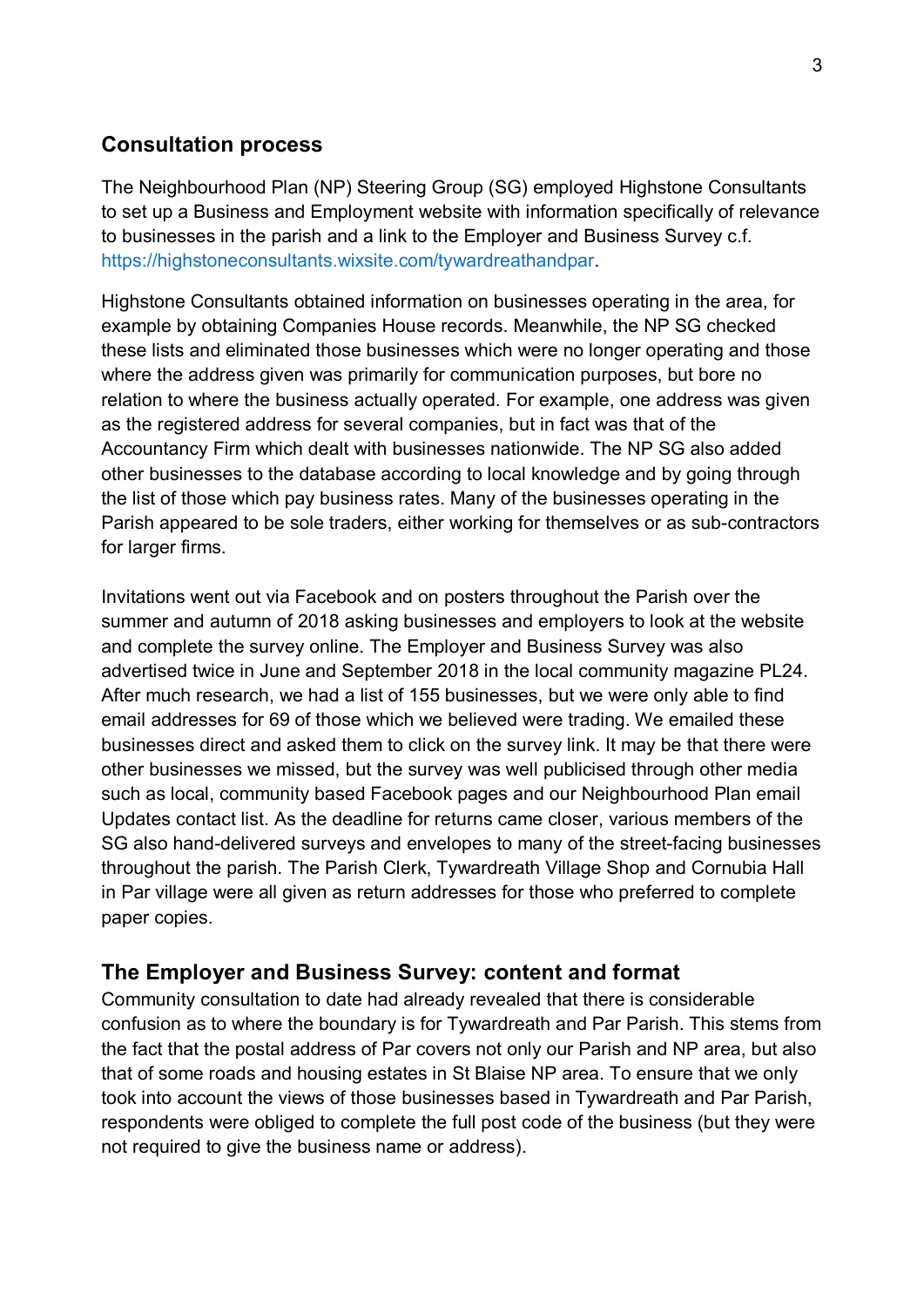Some of the questions in the survey were drawn from comments made at community engagement events e.g. complaints about internet service and flooding. We also drew on ideas for questions in surveys carried out by other Neighbourhood Plan groups. See Appendix 1 for **Survey Questions**.

# **Submissions information**

We did receive a number of surveys from businesses and employers based outside of the Parish and they were excluded from the results. Where submissions included contact details, we referred those businesses on to the relevant NP area and as expected, many were based in the neighbouring area of St Blaise/St Blazey.

In total there were 18 electronic returns and 6 paper copies from businesses based in Tywardreath and Par Parish, so a total of 24 completed surveys were submitted. Taking the 155 businesses for which we found addresses as the baseline, the return rate is 15%. However, given that it is not possible to know exactly how many businesses are operating in the Parish, the return rate figure should be treated with caution.

# **Geographical Spread of Responding Employers and Businesses**

Employers and businesses from across the Parish completed the survey. Some were based in the 2 settlements of Tywardreath and Par villages, others operated out of the more rural areas. See Appendix 2 for Parish Map.

# **Economic activity** (Q3)

There was good representation across different types of business activity including: Agriculture and Farming; Bed-and-Breakfast; Beauty Services; Building and Allied Trades; Education and Training; Environmental; Hairdressing; Holiday Home Let; Hospitality; Marketing; Professional Services e.g. legal, surveying, public relations; Retail; Small-scale Manufacturing; and Tourist Attractions.

# **Business size**

Businesses were asked to indicate how many people they employed i.e. 0; 1-4; 5-9; 10-19; 20+

Only one business has 20 or more employees. No business had between 10 and 19 employees. Otherwise the number of respondents in each category was evenly spread: 7 businesses have 5-9 employees; 8 businesses have 1-4 employees; and

8 businesses operate as sole traders and do not employ anyone.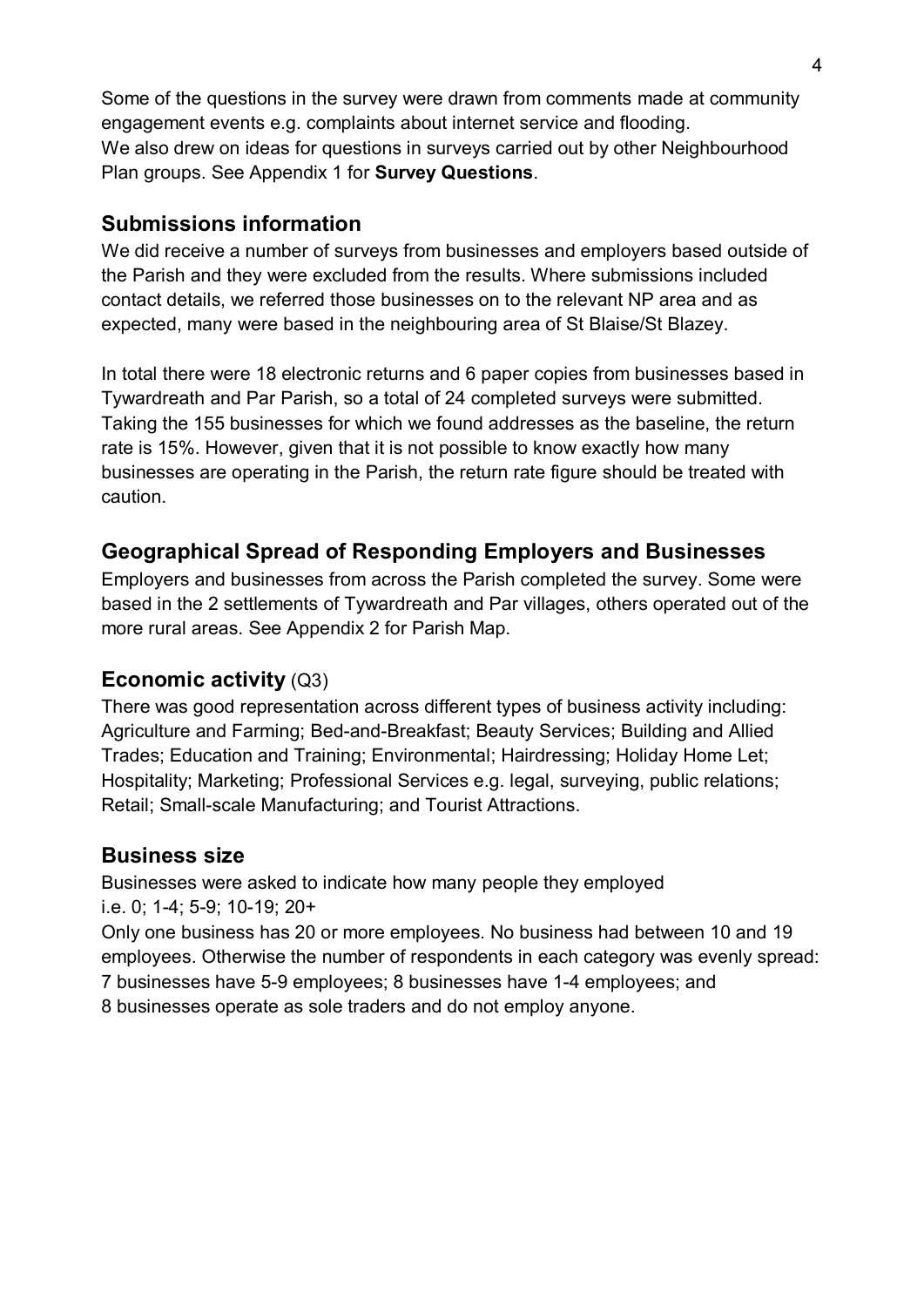

# **Customer base** (Q4)

## **Where does most of the demand for your products/services come from?**

One business did not answer this question. The responses from the other twenty-three were as follows:

Within 3 miles of the Parish: 3 businesses

Within 10 miles of the Parish: seven businesses

Beyond 10 miles of the Parish: five businesses

Outside of Cornwall: eight businesses

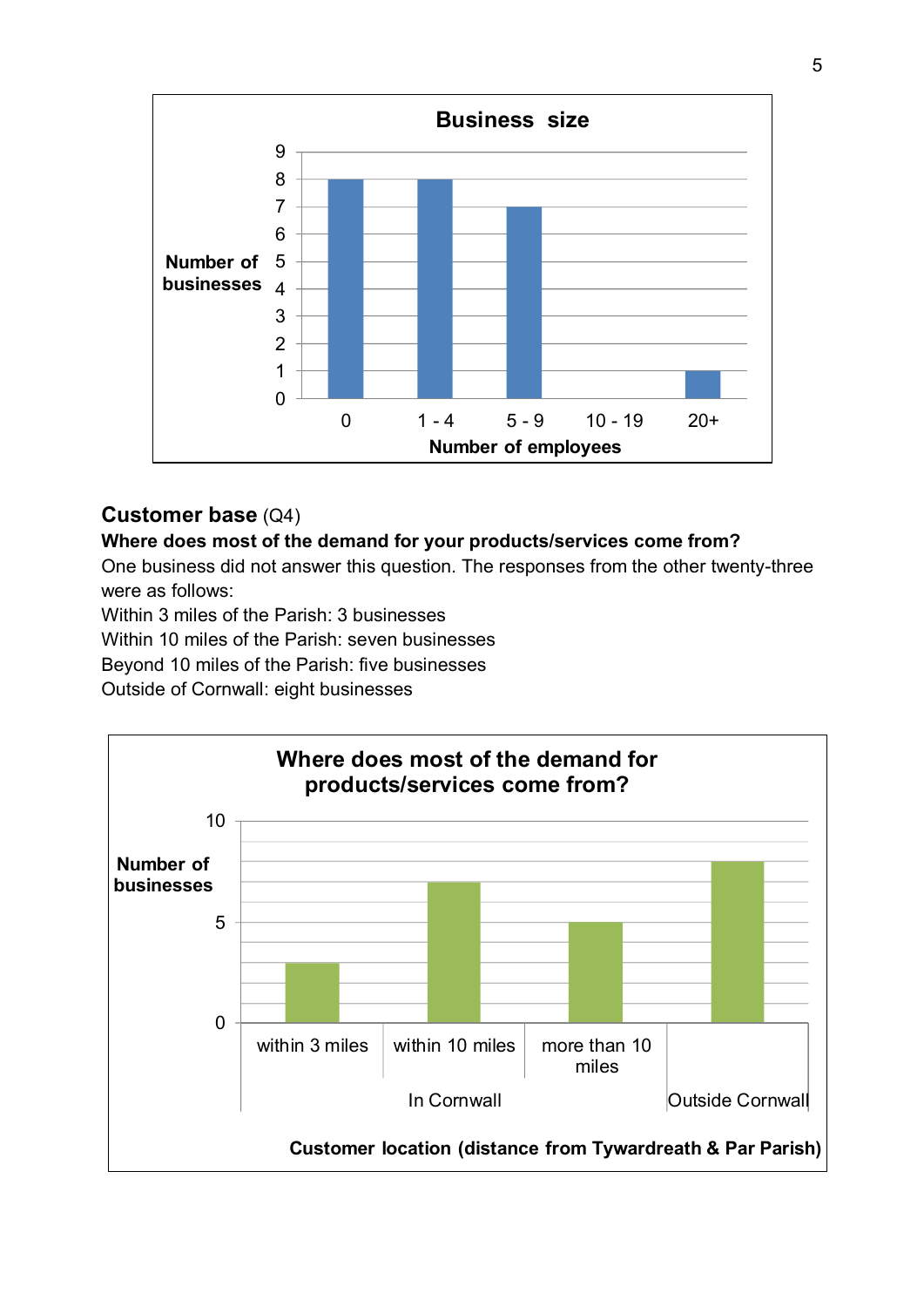# **Tourist economy** (Q5)

The percentage of custom that is tourism related varies across the businesses. Ten businesses said that the tourist economy does form part of their customer base. Three said it accounts for 20%; one said it varies between 20% and 50% according to the season; two said 60%; and four depend on tourism for 80%+ of their business activity. In summary, the majority of businesses which responded to this survey, (fourteen out of twenty-four), are not tourism dependent.



**Note:** one respondent said that the percentage of business that was tourism related varies between 20% and 50% according to the season

# **Employment trends, local staff availability, skills/qualification**

#### (Q6, Q7, Q8)

Employers and businesses were asked if they were likely to employ more people over the next 5 years. Ten businesses said the number of employees would remain the same; four said they did not know; and ten businesses said they are likely to employ more people.

Of the 17 businesses which employ people, six businesses said they can find people with the right skills who live locally i.e. within 10 miles of the Parish. Seven businesses said that sometimes they can and sometimes they can't. Four businesses find it difficult to find suitable job applicants who live within 10 miles of the Parish.

Seven businesses said it could be problematic finding people who are (fully) qualified and/or experienced in their particular specialism. However, qualification/skill requirements varied according to the type of business and, apart from management experience (two mentions), no specific skill or qualification was mentioned more than once.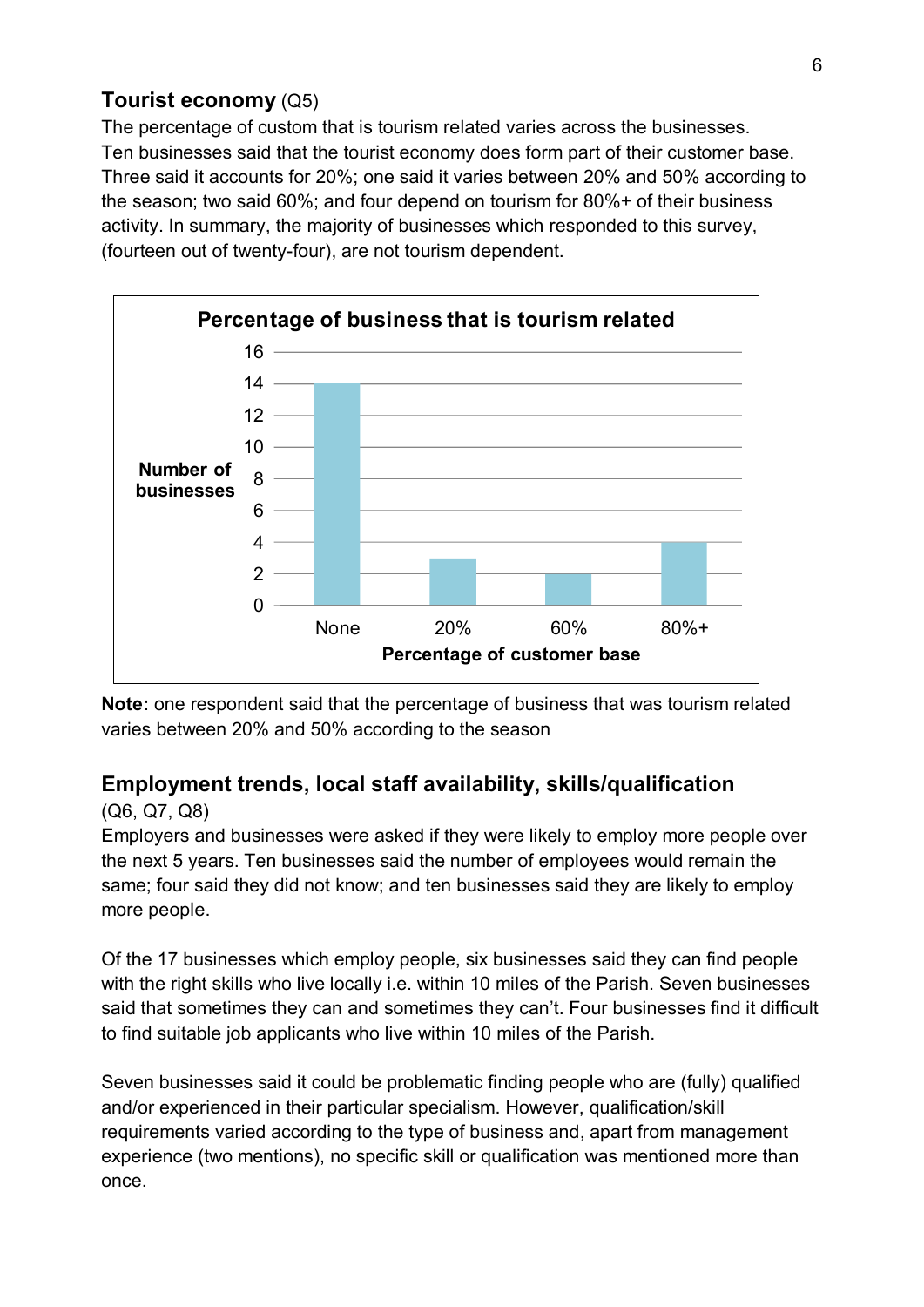Soft skills were valued by four employers who looked for and did not always find: "Highly enthused and engaged staff….who can contribute to a project without having to be supervised 100% of the time." "Good transferable skills"; "Time keeping"; "Work ethic"; and "Able to communicate with customers."

Evidence from Q6, Q7 and Q8 shows that:

- The qualifications and skillset which local businesses are looking for in employees vary significantly and do not point to any specific educational or training need.
- Ten businesses think they may recruit more employees over the next five years, but the potential for growth is not concentrated in any particular sector.

# **Internet speed** (Q9, Q10)

Two businesses said internet speed was not applicable to their operation. Five businesses said that their internet speed was not sufficient for business purposes. Of these, four of the businesses were located in more rural areas of the Parish. Over half the respondents (thirteen out of twenty-two) believe their business would benefit from faster internet speed. It is not known whether any of these businesses would be prepared to pay for a faster internet connection, if it were available in their area.

## **Benefits of being located in the Parish** (Q11)

Respondents could tick various options (work from home, customer base proximity, suitable premises) and also add their own reasons.

For many of the business owners and employers – eleven out of the twenty-four respondents – a key benefit was being able to work from home. Nine respondents cited being close to their customer base; and seven said that they had found suitable premises. One owner of tourist accommodation mentioned the

# advantage of "proximity to the coast and various attractions."

# **Difficulties and challenges** (Q12)

Seventeen businesses responded to this question and the lack of parking spaces was the most frequently mentioned difficulty (10 times).

Six businesses said that they found it difficult to recruit suitable employees, which was in line with the responses to Q7 and Q8 above.

Six businesses said they lack space to expand. Of these, one needs more land for animals; one business would like larger premises as well as more land for rural activities; and four need larger premises.

Three businesses considered the lack of Affordable Housing to be an issue; one mentioned the lack of passing trade; one has problems with flooding; and one business offering tourist accommodation found it challenging when "it rains incessantly".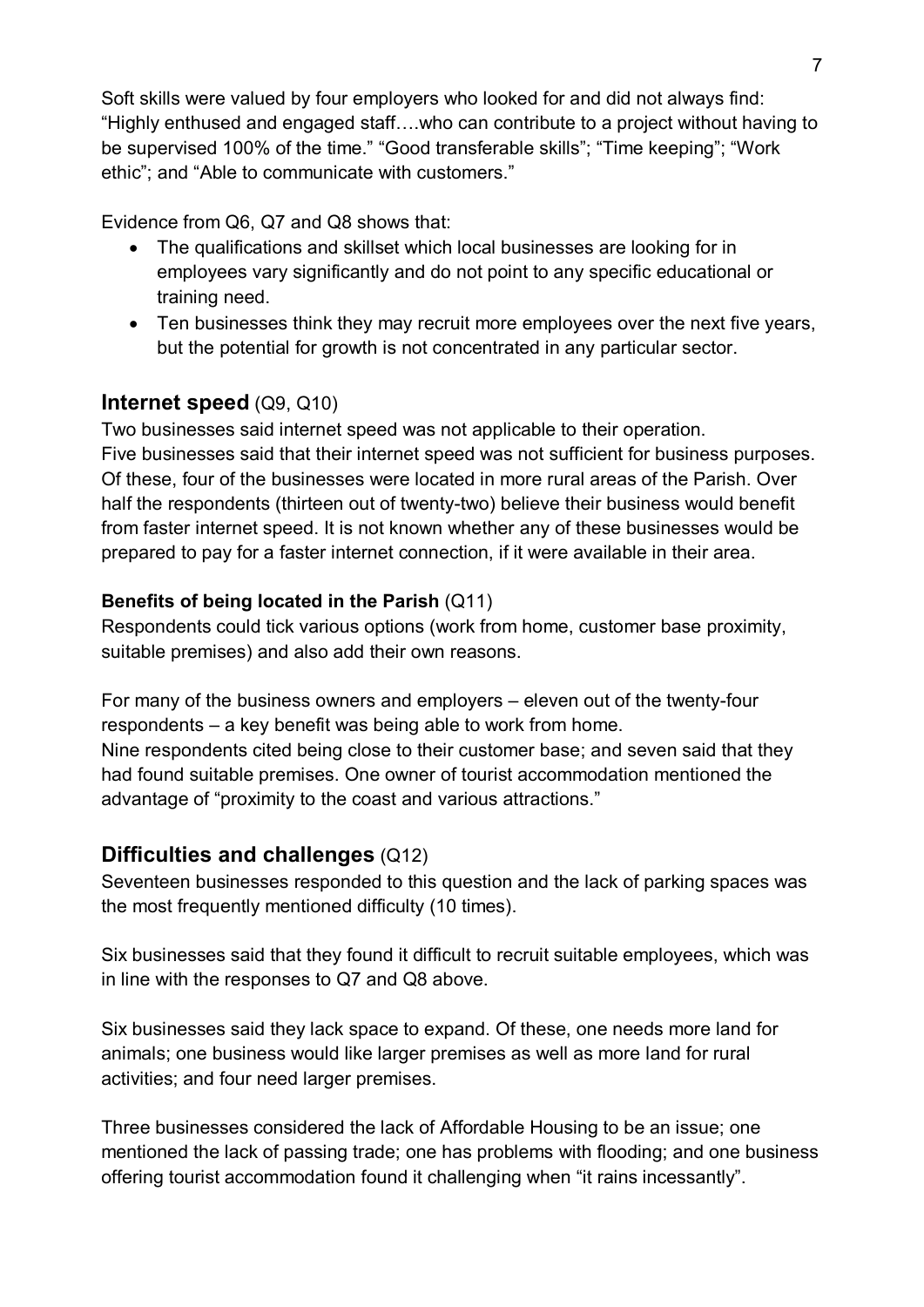Evidence from Q10, Q11 and Q12 suggests that:

- employers and business owners value being able to work from home
- some businesses do not have an internet connection which meets their business needs; and most respondents feel their business would benefit from faster internet speed
- a major difficulty for many businesses is the lack of parking spaces.

# **Relocation need and options** (Q13, Q14 and Q15)

Five businesses believe they will need to relocate in the next five years. Although for most the preference is to remain in Tywardreath and Par Parish, four would consider re-locating to one of the Par Moor employment sites which lie within 1 and 1.5 miles of the Parish boundary. Three of these businesses commented on the advantages of the Par Moor sites, saying it is "a short commute"; they offer room for "expansion and growth"; and "there is the support of other businesses there, plus parking and cheap rent for office space." For the one business which might need to relocate but would like to remain within the Parish, the Par Moor site/s would not fit its image.

## **Small business units** (Q16, Q17)

Out of the nine businesses who said there was a need for small business units, only five were looking to relocate themselves within 5 years; and of these, four said they were willing to relocate to Par Moor Rd. which is outside of the Parish.

Two businesses said business units should be for rent only, and eight thought they should be to rent and buy. However, there was in fact only one respondent who said that they themselves were interested in renting or buying a small business unit in the parish.

Renting serviced shared office space might of interest to seven respondents. But the question did not ask whether the businesses would require the office space to be within the Parish as opposed to relatively nearby at Par Moor, for example. Nor were the businesses asked how much they would be willing to pay for this type of facility.

# **Employment sites within Tywardreath and Par Parish**

Q18 asked whether there are any areas in the Parish where employers and businesses believed designated employment site could be located.

"Behind Par railway station" was the only area named within the Parish and that suggestion was made by only one respondent. In fact, there are already businesses located close to the station on one employment site, but this is also an area of the Parish which is at risk of flooding.

Another respondent named "Cornubia" which is not an employment site but a hall owned by Par Bay Community Trust. The hall has tenant space for 3 businesses, usually social enterprises; and it is also used for employment linked training/ support services as well as for community activities.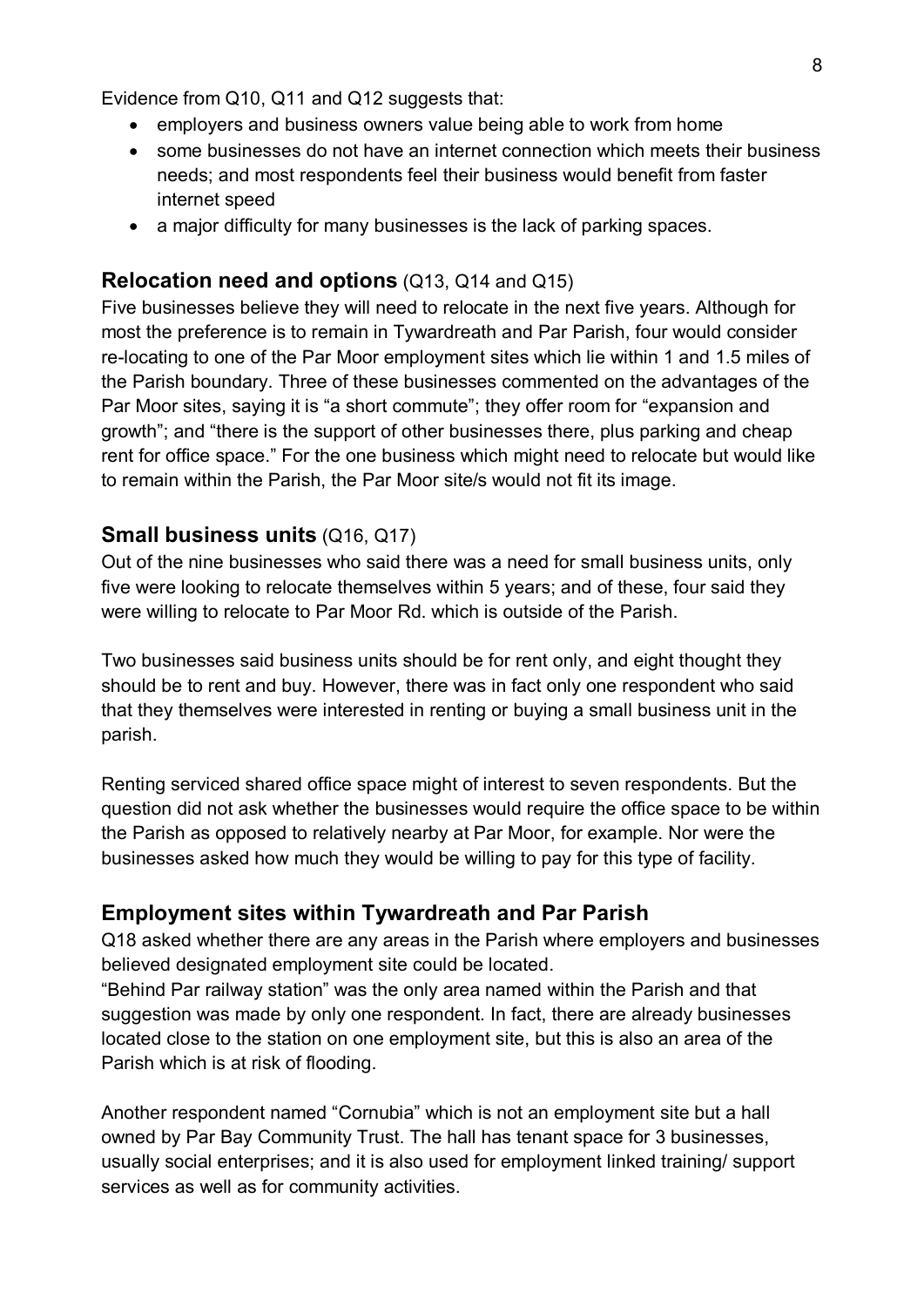Three respondents suggested Par Docks and one of these also mentioned disused land on Par Moor. Par Docks and Par Moor are situated in St Blaise Parish. Locally there is some confusion as to the Parish boundary, given that some addresses in St Blaise Parish have a Par postcode, so it may be that these respondents thought that Par Docks and Par Moor are within Tywardreath and Par Parish.

Two respondents suggested brownfield sites, without naming any particular area. Four respondents said they could not think of anywhere within the Parish; and two said there are already enough business units and "more plans for more which are not needed". The vast majority of employers and businesses did not answer this question.

The evidence from this part of the survey (Qs 13-18) suggests that:

- businesses and employers found it difficult to name anywhere suitable in Tywardreath and Par Parish for the location of new employment sites
- among those seeking to move premises within 5 years, all but one feel that this need could be met by relocation to one of the Par Moor employment sites (industrial, business, retail) which are located within 1 to 1.5 miles of the Tywardreath and Par Parish boundary. It appears that there is little demand for new employment sites within the Parish.

# **Are there any particular business sectors or types of business which you think the neighbourhood plan should aim to promote?** (Q19)

Tourism was mentioned most frequently (4 times). In addition, respondents favoured "social and community led enterprises"; "niche artisan businesses"; "small business start-ups"; "good quality businesses"; "professional services"; "architecture/design"; "digital services" and "Blue Green Health". In line with the latter theme, one respondent suggested "Health, sports, anything to encourage young entrants" and another mentioned "equine related" activity. For another respondent the key objective should be to: "Rebuild community shopping, greengrocers/ butchers/ deli/ cafe. More community engaged environments to keep money within parish."

# **What would help you grow your business?** (Q20)

The responses reflected the nature of the businesses concerned. "Affordable premises /space to rent" was important for two businesses operating as Community Interest Companies (CICs). A CIC is a type of company designed for social enterprises that want to use their profits and assets for the public good.

Two businesses mentioned that they would expand, if they could acquire more land buy, rent or borrow - for rural activities. Three businesses mentioned the importance of grant funding or similar and were clearly reliant on this income stream for at least some of their business activity. Four businesses mentioned marketing activities. Suggestions included "free advertising"; "possibly a community website promoting the Parish"; and "collaborational promotion". One respondent added that "networking events would be helpful along with a skills analysis of local entrepreneurs".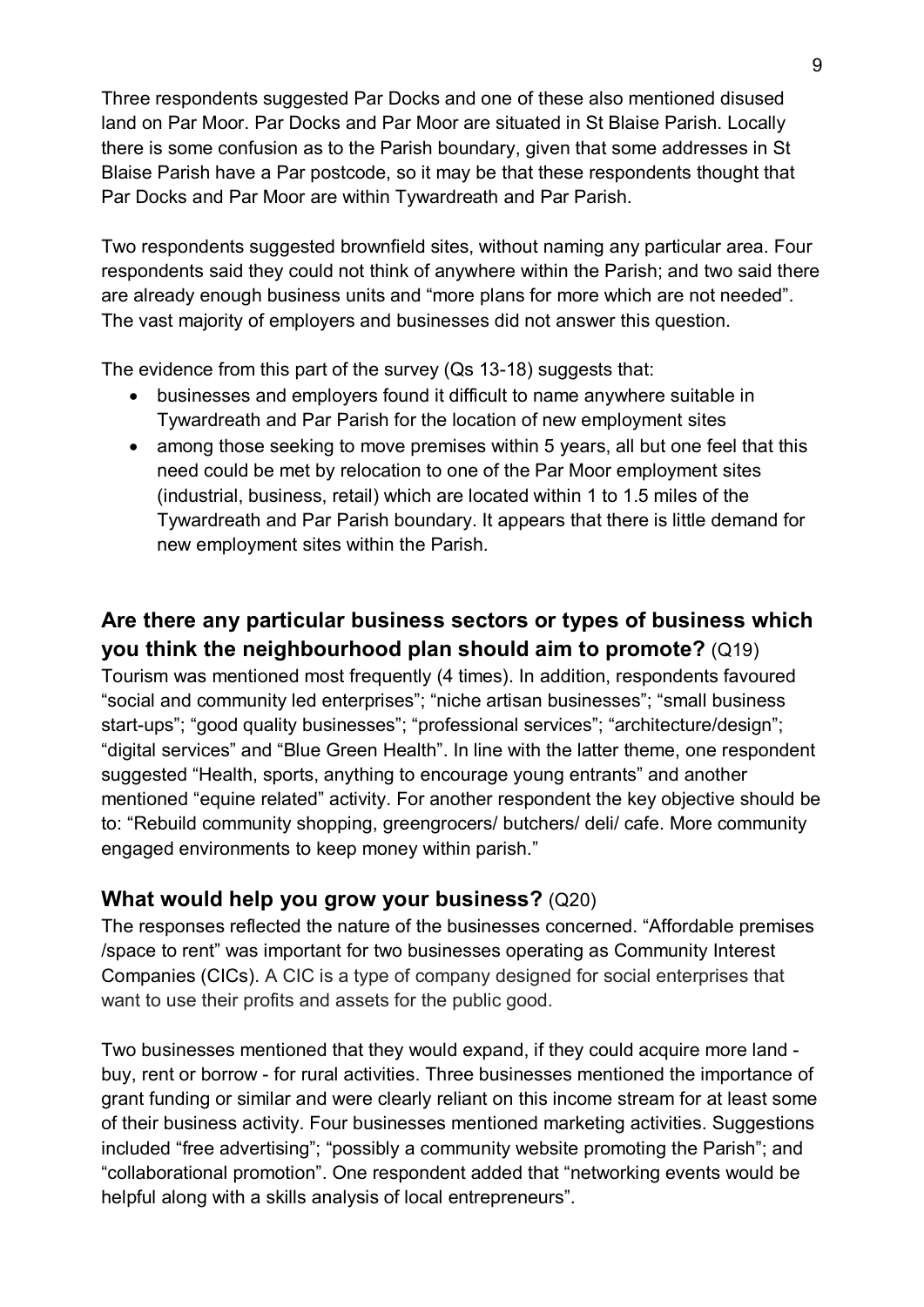# **How could visitors be encouraged to enjoy and spend money within the Parish?** (Q21)

Eight respondents expressed the view that the Parish needs to offer visitors "something worthwhile here to get them to spend time…..restaurants, etc etc".

Indeed, one respondent mentioned that their visitors always enjoyed having a drink or meal out locally.

One respondent picked up on themes discussed at the Blue Green Workshop in July 2018: "There is a need to develop new products e.g. Blue Green Health Tourism also the visitor experience needs to be all year round which probably means concentrating on high end tourism with all that entails." Other ideas included (better) shops with "local craft items for sale" and to encourage visitors to "buy local" as well as more amenities and more attractions, for example, "a walk with history boards". Another respondent advocated "more engagement with the community / a better understanding of community activities and the activities could cater more to include tourists".

Alongside all the ideas above, the issue of parking was the second most frequently mentioned item (6 times). Comments included "improve parking" and provide more spaces, "at a reasonable price" or for free (including at Par Beach). One respondent with mobility issues highlighted how difficult it could be to access the village, saying "It's friendly but not always inclusive".

Advertising took the third spot with 5 mentions, including the importance of a "positive online presence" and "information for tourists".

Evidence from Q19, Q20, Q21 and elsewhere in the survey suggests that:

- some local businesses are reliant on external funding and/or depend on being able to access "affordable" bases for their business, be it premises or land
- the issue of insufficient parking needs to be addressed, if the Parish is to realise its full economic potential
- advertising is important for encouraging business growth and attracting visitors to the Parish
- local business and employer preference would seem to be for the promotion of small-scale, good quality enterprises: professional services, retail, "niche, artisan businesses", "any business which supports the community and helps tourism" as well as community led and social enterprises
- the evidence indicates that a key objective should be to ensure that locals, tourists and visitors have the opportunity for good quality, worthwhile community based experiences all year round, for example, eating out in the local cafes, pubs and restaurants; buying locally made "artisan" goods; visiting "welcoming" attractions; and enjoying leisure activities which follow Blue Green (Health and Tourism) principles, so maximising the natural assets of Tywardreath and Par Parish.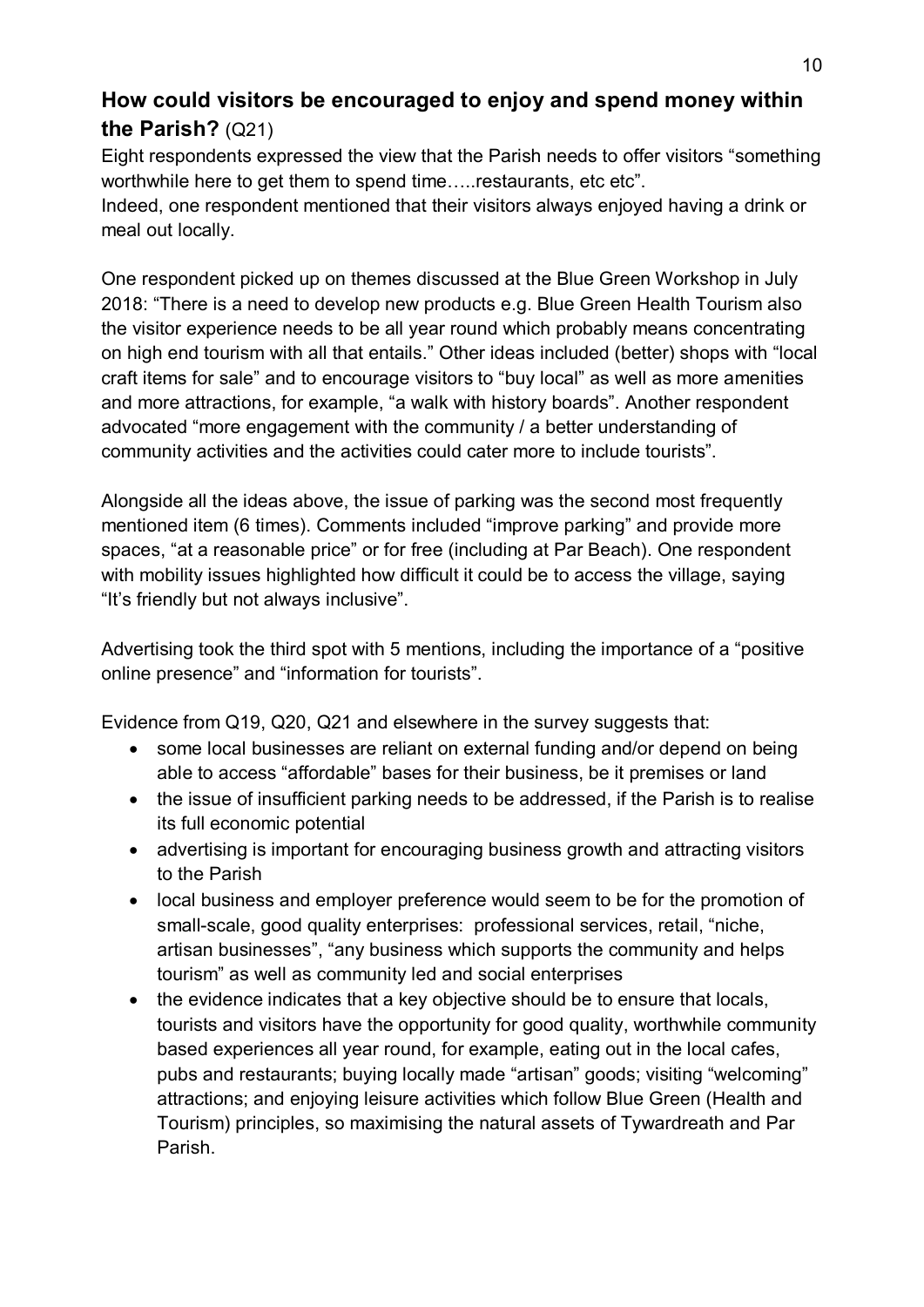# **Any other comments** (Q22)

Only three respondents made comments and two of these have been incorporated earlier on in the report under other headings. The remaining comment echoed comments made by others in the survey:

"The more we can encourage local people to support their community the better. Local people need to take the initiative to grow their community and make it more resilient. We can no longer depend on government to look after our environment – we need to look after our own parish."

# **Conclusions and recommendations**

Evidence from this Business and Employer Survey suggests that the following should be taken into consideration when drawing up the Neighbourhood Plan for Tywardreath and Par Parish.

- businesses and employers found it difficult to name anywhere suitable in Tywardreath and Par Parish for the location of new employment sites
- among those seeking to move premises within 5 years, all but one feel that this need could be met by relocation to one of the Par Moor employment sites (industrial, business, retail) which are located within 1 to 1.5 miles of the Tywardreath and Par Parish boundary. It appears that there is little demand for new employment sites within the Parish. Moreover, should there be any increase in demand over the course of the Neighbourhood Plan, it is likely that this demand will be met by the Par Moor employment sites as well as others which are within easy commuting distance.
- some local businesses are reliant on external funding and/or depend on being able to access "affordable" bases for their business, be it premises or land
- some businesses do not have an internet connection which meets their business needs; and most respondents feel their business would benefit from faster internet speed
- the qualifications and skillset which local businesses are looking for in employees vary significantly and do not point to any specific educational or training need
- ten businesses think they may recruit more employees over the next five years, but the potential for growth is not concentrated in any particular sector
- the issue of insufficient parking spaces needs to be addressed, if the Parish is to realise its full economic potential
- the customer base of local businesses is relatively dispersed geographically
- businesses and employers believe that advertising is important for encouraging business growth and attracting visitors to the Parish
- business owners and employers value being able to work from home
- the majority of businesses which responded to this survey are not tourism dependent
- local business and employer preference would seem to be for the promotion of small-scale, good quality enterprises: professional services, retail,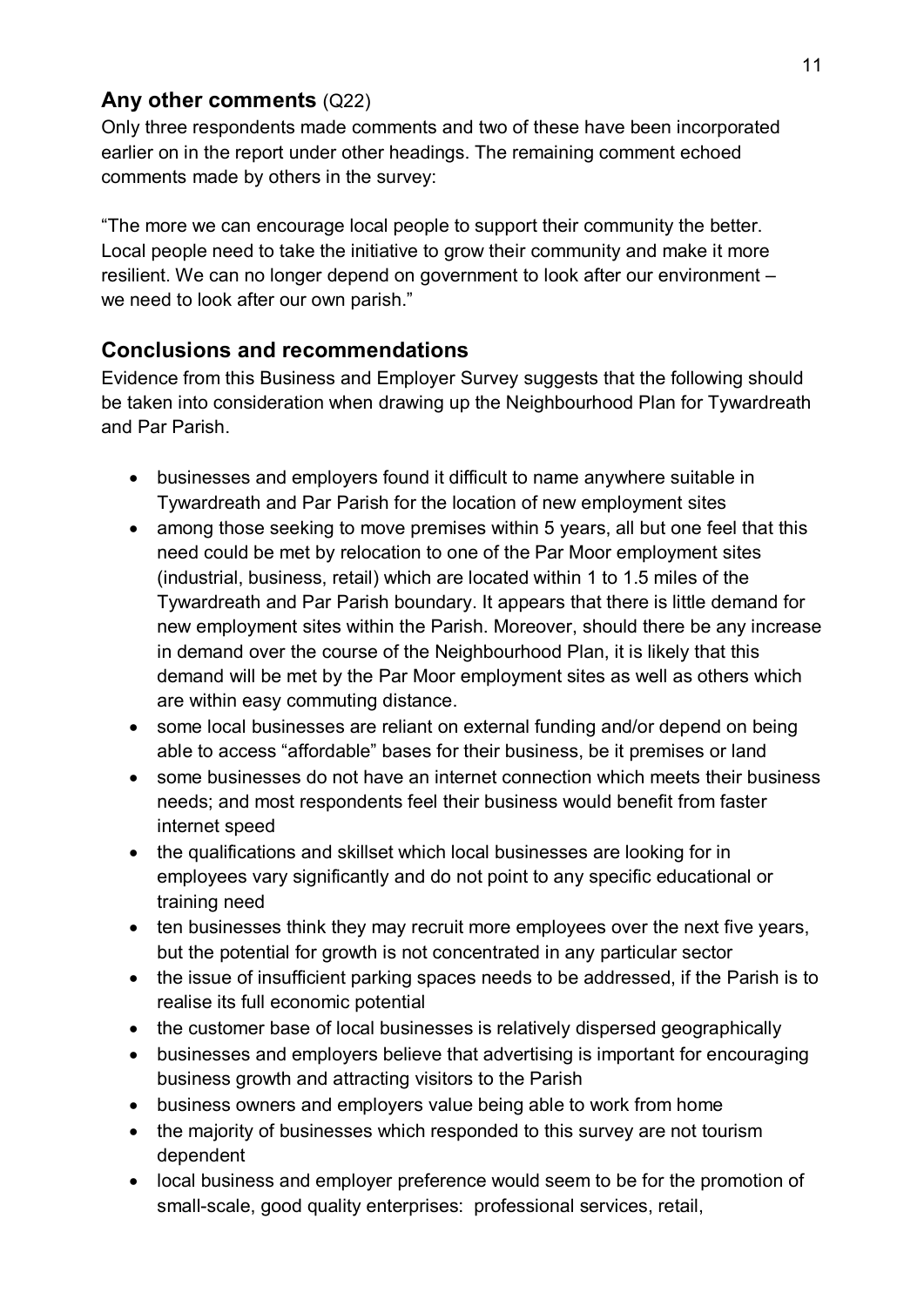"any business which supports the community and helps tourism" as well as community-led and social enterprises. This is in line with the type and size of businesses which responded to the survey.

 A key objective should be to ensure that locals, tourists and visitors have the opportunity for good quality, worthwhile community based experiences all year round, for example, eating out in the local cafes, pubs and restaurants; buying locally made "artisan" goods; visiting "welcoming" attractions; and enjoying leisure activities which follow Blue Green (Health and Tourism) principles, so maximising the natural assets of Tywardreath and Par Parish.

This is a small-scale survey, but it does represent the views of a wide range of different types of businesses, located across the Parish in the settlements of Tywardreath and Par villages as well as in the more rural areas. The consistency of views is remarkable and offers clear guidance as to how these local businesses and employers would like to see the economic base of the Parish develop.

Tywardreath and Par Parish Neighbourhood Plan Steering Group would like to thank all the businesses and employers who took the time to contribute to this consultation.

Alison White Secretary, Tywardreath and Par Parish Neighbourhood Plan Steering Group

February 2019

## **For more information see:**

Tywardreath and Par Parish Council website: http://www.tywardreathandparparishcouncil.gov.uk/neighbourhoodplan.php

Tywardreath and Par Parish Neighbourhood Plan Business and Employment website: https://highstoneconsultants.wixsite.com/tywardreathandpar

Facebook @tywardreathparneighbourhoodplan

## **Contacts:**

Cllr David Hughes on 01726 812982 Or email tywardreathandparnp@gmail.com

If you would like to be involved, contribute in any way, please do contact us.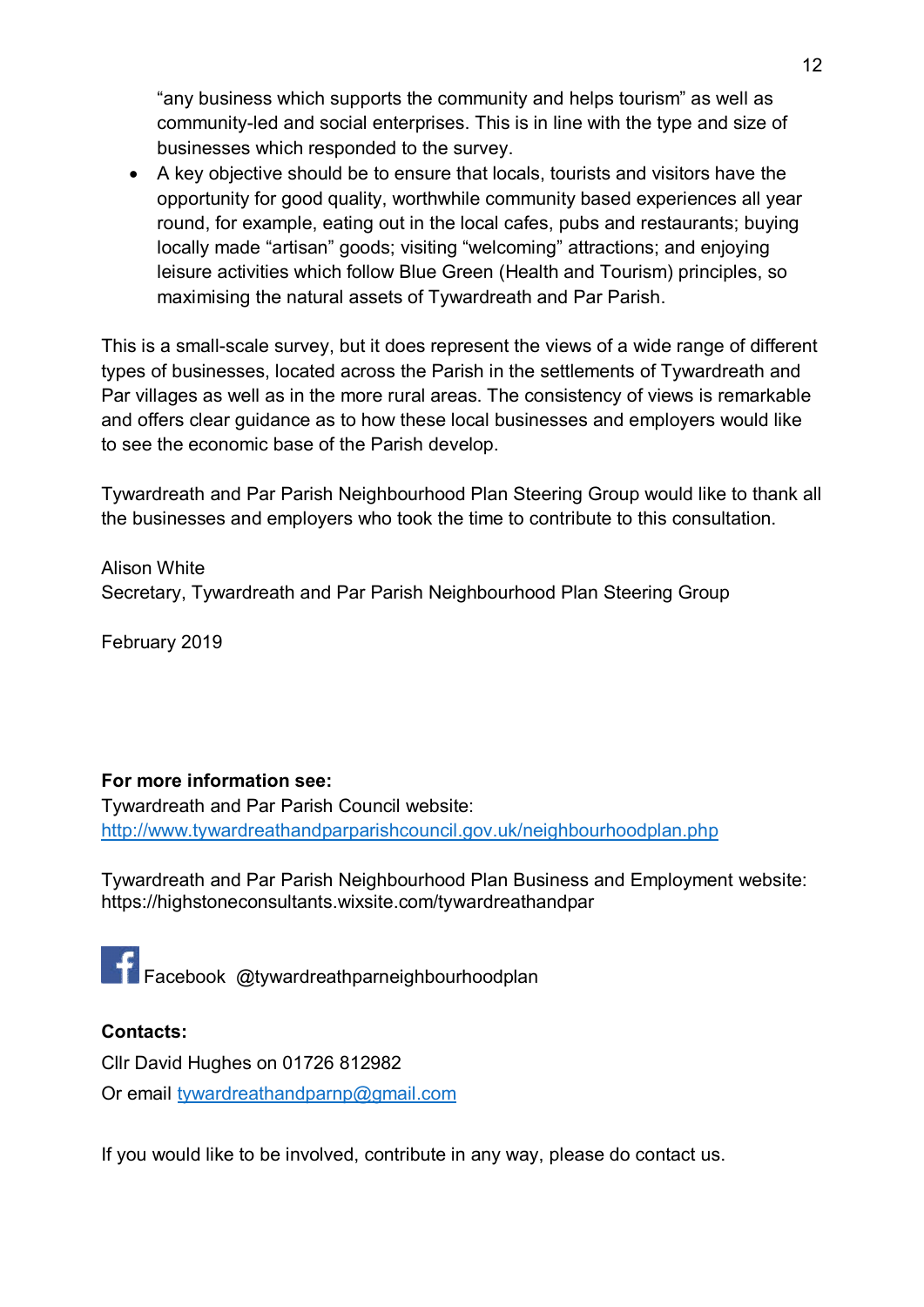| Appendix 1 (For maps see Appendix 2 and 3 in separate documents)                                           |  |  |  |  |  |  |
|------------------------------------------------------------------------------------------------------------|--|--|--|--|--|--|
| <b>Employer and Business Survey Private</b>                                                                |  |  |  |  |  |  |
|                                                                                                            |  |  |  |  |  |  |
| 2. What is your role in the business? Tick as applicable $\sqrt{ }$                                        |  |  |  |  |  |  |
| I am the owner____ I am the manager____ I am a sole trader/self-employed ___                               |  |  |  |  |  |  |
| 3. Type of business activity: Tick all that apply $\sqrt{\ }$                                              |  |  |  |  |  |  |
| Agriculture and Farming _____ Bed and Breakfast_____ Beauty Services____                                   |  |  |  |  |  |  |
| Building and Allied Trades______ Education and Training_____ Environmental_____                            |  |  |  |  |  |  |
| Hairdressing________ Holiday Home Let_______ Hospitality_____                                              |  |  |  |  |  |  |
| Home services eg laundry, cleaning, gardening                                                              |  |  |  |  |  |  |
| IT services___________ Manufacturing____________ Professional Services_____                                |  |  |  |  |  |  |
| Retail _____ Vehicle and/or Machinery Maintenance____                                                      |  |  |  |  |  |  |
| Any other business activity, please describe:                                                              |  |  |  |  |  |  |
| 4. Where does most of the demand for your products/services come from?<br>Tick as applicable $\checkmark$  |  |  |  |  |  |  |
| Within 3 miles of the Parish______________Within 10 miles of the Parish_____                               |  |  |  |  |  |  |
| Beyond 10 miles of the Parish______________ Outside of Cornwall_____                                       |  |  |  |  |  |  |
| 5. How much of your business is tourism related? Tick as applicable $\checkmark$                           |  |  |  |  |  |  |
| None_____  20%______  60%_____  80% +_____                                                                 |  |  |  |  |  |  |
| Number of employees Tick as applicable $\checkmark$                                                        |  |  |  |  |  |  |
| 0_____  1-4_____  5-9_____  10-19_____  20+ ____                                                           |  |  |  |  |  |  |
| 6. Is the number of employees likely to increase over the next 5 years?<br>Tick as applicable $\checkmark$ |  |  |  |  |  |  |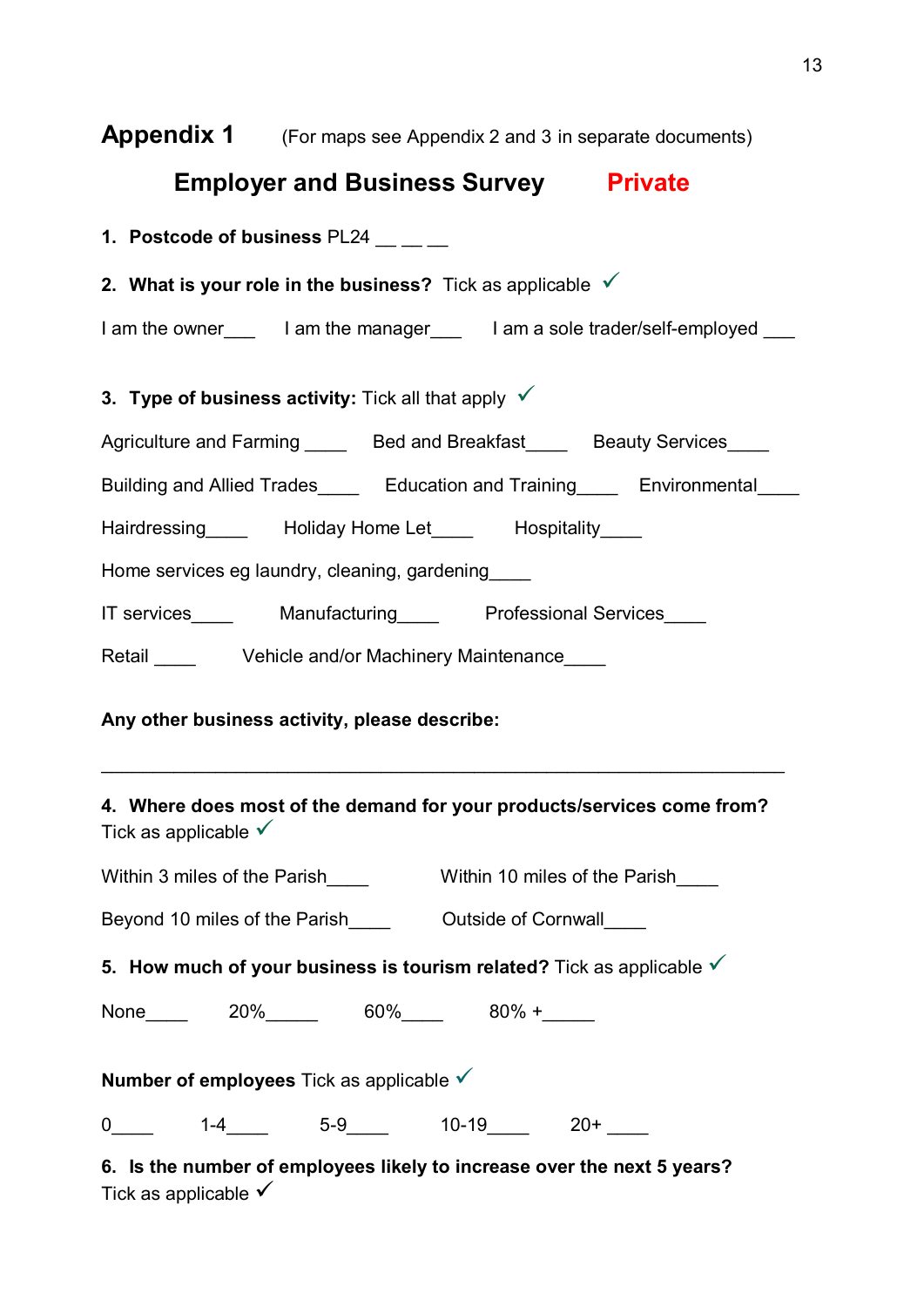| Yes No Don't know<br>7. If you employ people, can you find enough people with the right skills locally<br>i.e. who live within 10 miles of your business? Tick as applicable $\checkmark$ |  |  |  |  |  |  |  |  |
|-------------------------------------------------------------------------------------------------------------------------------------------------------------------------------------------|--|--|--|--|--|--|--|--|
| Yes No Sometimes I can, sometimes I can't N/A                                                                                                                                             |  |  |  |  |  |  |  |  |
| 8. What skills are most difficult to find? Please state:                                                                                                                                  |  |  |  |  |  |  |  |  |
|                                                                                                                                                                                           |  |  |  |  |  |  |  |  |
| 9. Is your current internet access speed sufficient for business purposes?<br>Tick as applicable $\checkmark$                                                                             |  |  |  |  |  |  |  |  |
|                                                                                                                                                                                           |  |  |  |  |  |  |  |  |
| 10. In ideal circumstances, would faster internet access be of benefit to your<br>business?<br>Tick as applicable $\checkmark$                                                            |  |  |  |  |  |  |  |  |
| 11. What are the benefits of being located in the Parish? Tick all that apply $\checkmark$                                                                                                |  |  |  |  |  |  |  |  |
| I work from home_________ I am close to my customer base_____                                                                                                                             |  |  |  |  |  |  |  |  |
| I have found suitable premises____                                                                                                                                                        |  |  |  |  |  |  |  |  |
| Other: please describe                                                                                                                                                                    |  |  |  |  |  |  |  |  |
|                                                                                                                                                                                           |  |  |  |  |  |  |  |  |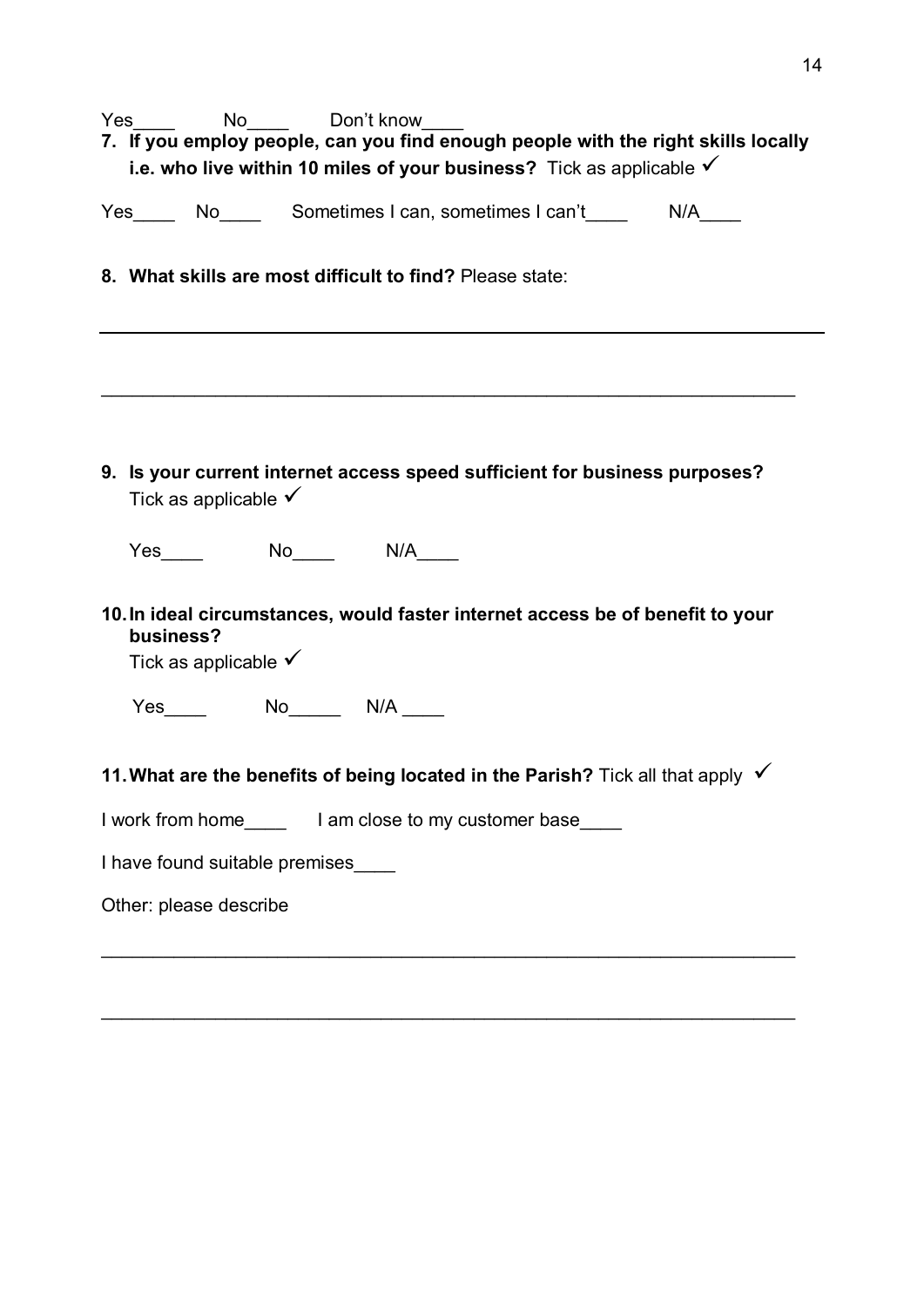| 12. What are the main difficulties and challenges for your business?<br>Tick as applicable $\checkmark$                                               |  |  |  |  |  |  |  |  |
|-------------------------------------------------------------------------------------------------------------------------------------------------------|--|--|--|--|--|--|--|--|
|                                                                                                                                                       |  |  |  |  |  |  |  |  |
| Lack of affordable housing Froblems with flooding                                                                                                     |  |  |  |  |  |  |  |  |
| Lack of space to expand____                                                                                                                           |  |  |  |  |  |  |  |  |
| Other: please describe:                                                                                                                               |  |  |  |  |  |  |  |  |
| 13. Is your business likely to need to relocate premises in the next 5 years?<br>Tick as applicable $\checkmark$                                      |  |  |  |  |  |  |  |  |
| Yes No If no, go to Q 17                                                                                                                              |  |  |  |  |  |  |  |  |
| 14. If you relocate, do you want to stay in the Parish? Tick as applicable $\checkmark$                                                               |  |  |  |  |  |  |  |  |
| Yes No I don't mind either way                                                                                                                        |  |  |  |  |  |  |  |  |
| 15. If you are likely to need to relocate, would you consider relocating to a<br>designated employment site such as at Par Moor? Tick as applicable V |  |  |  |  |  |  |  |  |
| Yes $\_\_$                                                                                                                                            |  |  |  |  |  |  |  |  |
| Please give a reason or reasons for your answer:                                                                                                      |  |  |  |  |  |  |  |  |
| 16. Is there a need for small business units within the Parish?<br>Tick as applicable $\checkmark$                                                    |  |  |  |  |  |  |  |  |
| Yes_____  No_____ Don't know_____                                                                                                                     |  |  |  |  |  |  |  |  |
| If yes, should the small business units be to buy or rent? Tick as applicable $\checkmark$                                                            |  |  |  |  |  |  |  |  |
|                                                                                                                                                       |  |  |  |  |  |  |  |  |
|                                                                                                                                                       |  |  |  |  |  |  |  |  |
| What size should the unit/s be? Square metre                                                                                                          |  |  |  |  |  |  |  |  |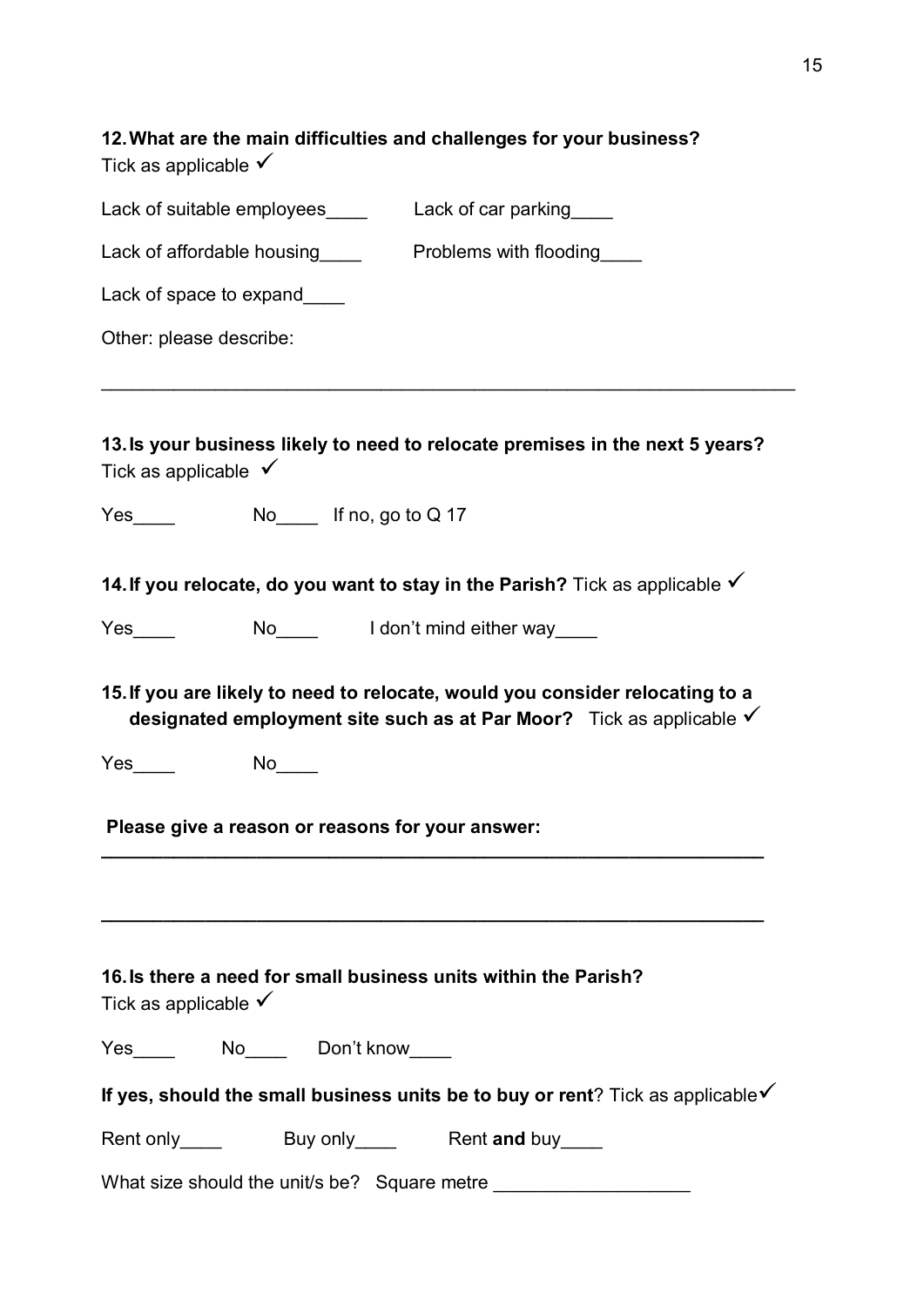**17.Are you interested in renting serviced shared office space?** (telephone answering, printing/copying, mailing) Tick as applicable  $\checkmark$ 

Yes No\_\_\_\_

**18.Are there any areas in the Parish where you think a designated employment site could be located?** eg for offices, light industrial businesses, storage

Please describe where:

**19.Are there any particular business sectors or types of business which you think the Neighbourhood Plan should aim to promote?** Please describe:

\_\_\_\_\_\_\_\_\_\_\_\_\_\_\_\_\_\_\_\_\_\_\_\_\_\_\_\_\_\_\_\_\_\_\_\_\_\_\_\_\_\_\_\_\_\_\_\_\_\_\_\_\_\_\_\_\_\_\_\_\_\_\_\_\_\_\_

**20.What would help you grow your business?** Please describe:

#### **21.How could visitors be encouraged to enjoy and spend money within the Parish?**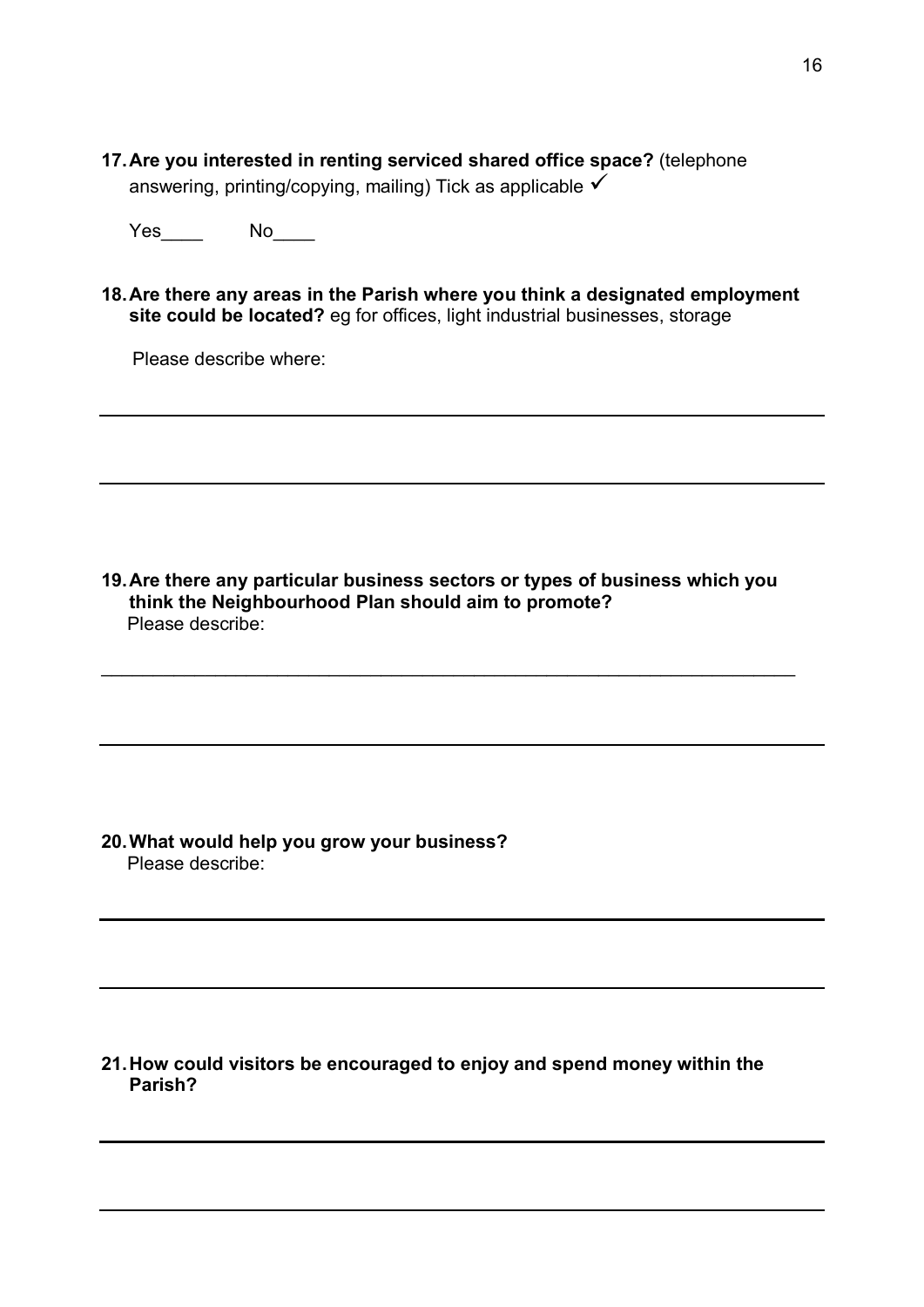#### **22.Any other comments**

|  |  |  | Thank you for taking the time to complete the survey |
|--|--|--|------------------------------------------------------|
|  |  |  |                                                      |

Tywardreath and Par Neighbourhood Plan Steering Group

#### **Return addresses**

By hand to: The Village Shop, Tywardreath PL24 2QP Cornubia Hall, Eastcliffe Rd., Par PL24 2AQ By post to: Mrs S Vincent, Parish Clerk, Tywardreath and Par PC, Colcerrow Farm, Par PL24 2RZ

#### **Optional contact information**

**If you would like us to get in contact** with you to discuss your ideas, get updates, please give your contact information:

Contact Name:\_\_\_\_\_\_\_\_\_\_\_\_\_\_\_\_\_\_\_\_\_\_\_\_\_\_\_\_\_\_\_\_\_\_\_\_\_\_\_\_\_\_\_\_\_\_\_\_\_\_\_\_\_\_\_

Business Name: \_\_\_\_\_\_\_\_\_\_\_\_\_\_\_\_\_\_\_\_\_\_\_\_\_\_\_\_\_\_\_\_\_\_\_\_\_\_\_\_\_\_\_\_\_\_\_\_\_\_\_\_\_\_

Email: \_\_\_\_\_\_\_\_\_\_\_\_\_\_\_\_\_\_\_\_\_\_\_\_\_\_\_\_\_\_ Tel: \_\_\_\_\_\_\_\_\_\_\_\_\_\_\_\_\_\_\_\_\_\_\_\_\_

# **Our contact information:**

E-mail: tywardreathandparnp@gmail.com Tel: Cllr David Hughes on 01726 812982

Find us on Facebook @tywardreathparneighbourhoodplan

## **General information:**

#### **Business and Employment Website:**

https://highstoneconsultants.wixsite.com/tywardreathandpar for information about Business and Employment locally

#### **Tywardreath and Par Parish website:**

http://www.tywardreathandparparishcouncil.gov.uk/neighbourhoodplan.php for more information about the Neighbourhood Plan generally